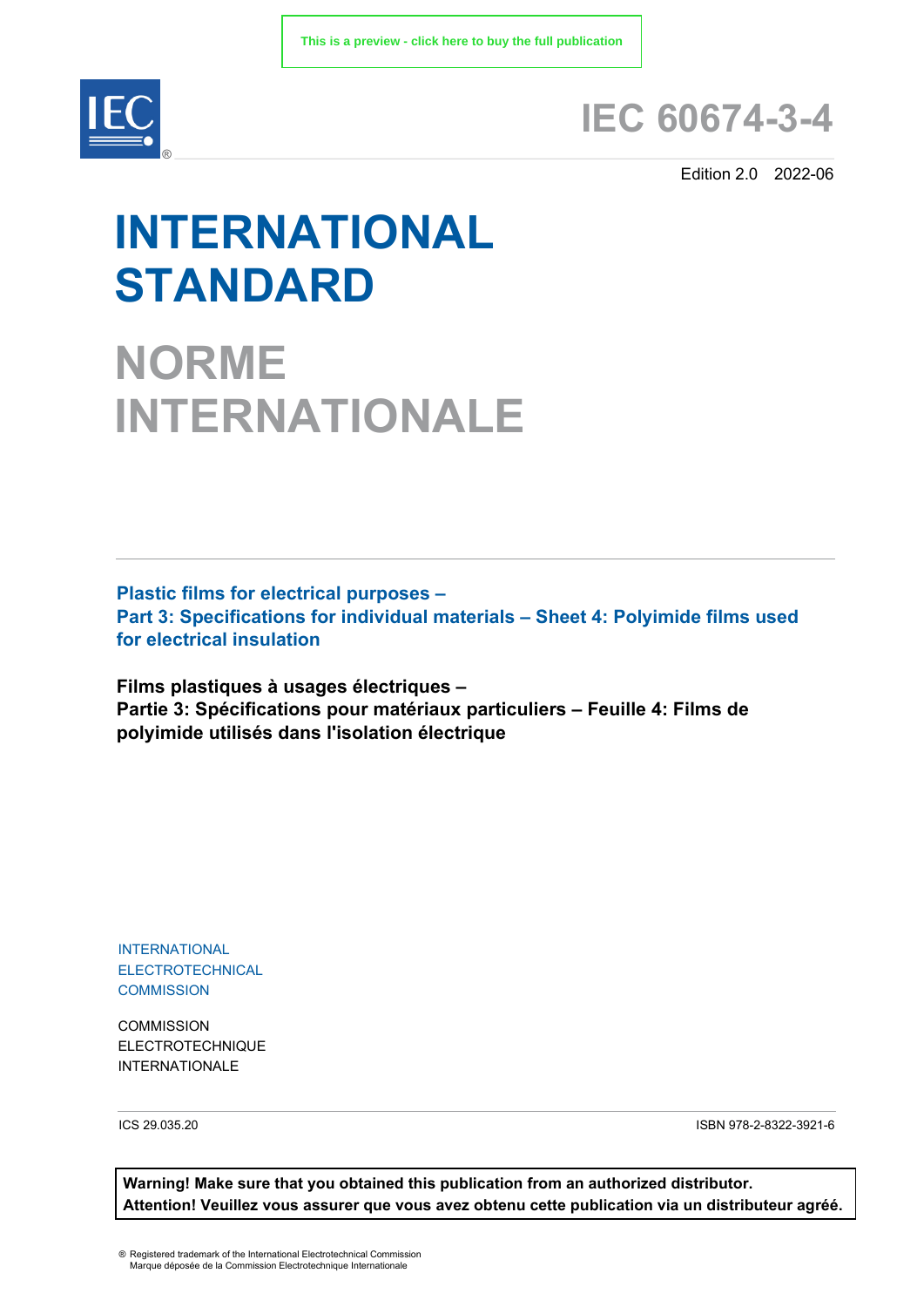$-2-$ 

IEC 60674-3-4:2022 © IEC 2022

# CONTENTS

| 1                                                                                |               |
|----------------------------------------------------------------------------------|---------------|
| 2                                                                                |               |
| 3                                                                                |               |
| 4                                                                                |               |
| 5                                                                                |               |
| 6                                                                                |               |
| 7                                                                                |               |
| 7.1                                                                              |               |
| 7.2                                                                              |               |
| 8                                                                                |               |
| 8.1                                                                              |               |
| 8.2                                                                              |               |
| 9                                                                                |               |
| 9.1                                                                              |               |
| 9.2                                                                              |               |
| 10.1                                                                             |               |
| 10.2                                                                             |               |
| 10.3                                                                             |               |
| 10.4                                                                             |               |
| 10.5                                                                             |               |
|                                                                                  |               |
|                                                                                  |               |
|                                                                                  |               |
|                                                                                  |               |
|                                                                                  |               |
|                                                                                  | $\ldots$ . 11 |
|                                                                                  |               |
|                                                                                  |               |
| Table 7 - Minimum permissible distance between splices or between any splice and |               |
|                                                                                  |               |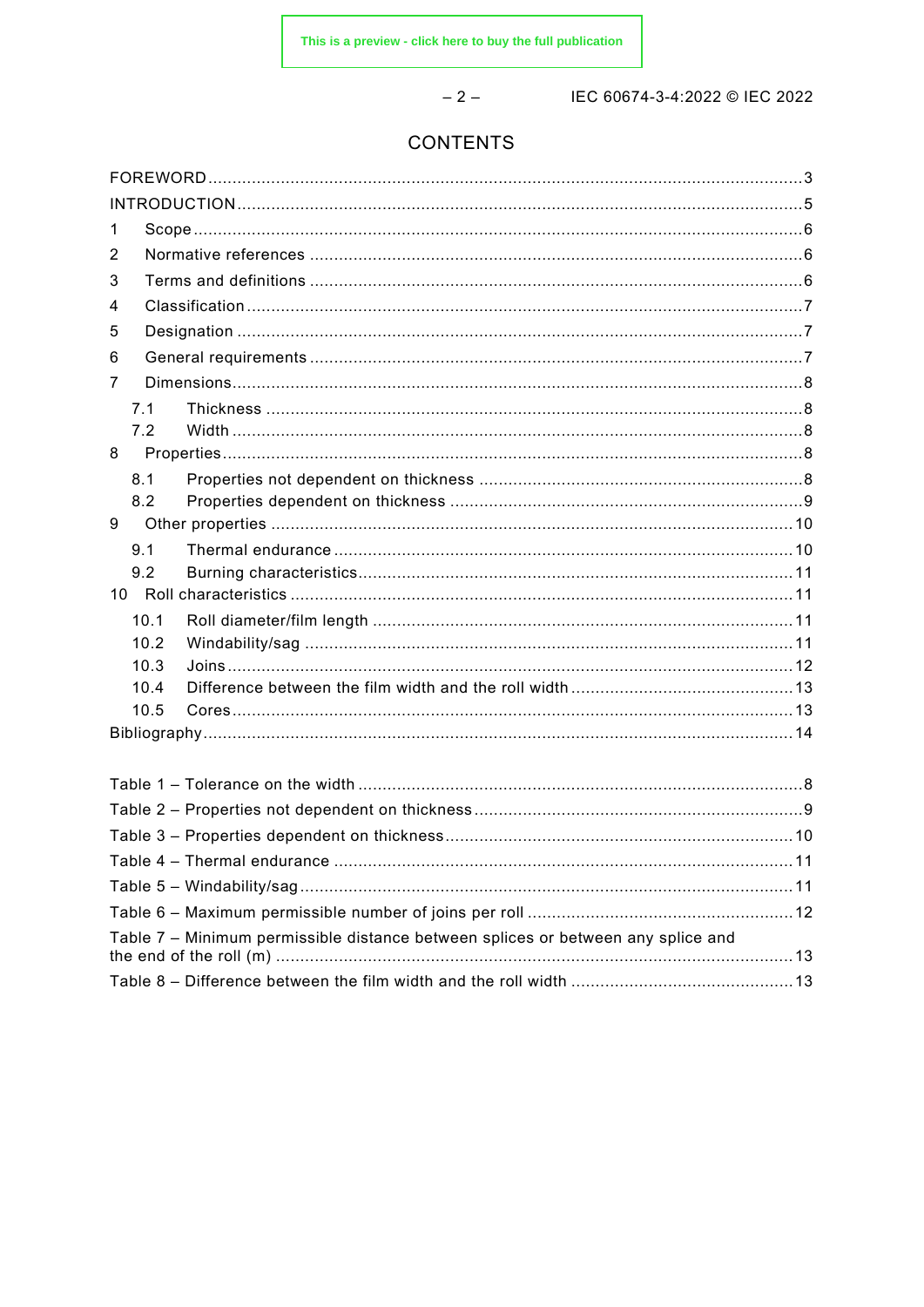IEC 60674-3-4:2022 © IEC 2022  $-3-$ 

#### INTERNATIONAL ELECTROTECHNICAL COMMISSION

\_\_\_\_\_\_\_\_\_\_\_\_

# **PLASTIC FILMS FOR ELECTRICAL PURPOSES –**

# **Part 3: Specifications for individual materials – Sheet 4: Polyimide films used for electrical insulation**

#### FOREWORD

- <span id="page-2-0"></span>1) The International Electrotechnical Commission (IEC) is a worldwide organization for standardization comprising all national electrotechnical committees (IEC National Committees). The object of IEC is to promote international co-operation on all questions concerning standardization in the electrical and electronic fields. To this end and in addition to other activities, IEC publishes International Standards, Technical Specifications, Technical Reports, Publicly Available Specifications (PAS) and Guides (hereafter referred to as "IEC Publication(s)"). Their preparation is entrusted to technical committees; any IEC National Committee interested in the subject dealt with may participate in this preparatory work. International, governmental and non-governmental organizations liaising with the IEC also participate in this preparation. IEC collaborates closely with the International Organization for Standardization (ISO) in accordance with conditions determined by agreement between the two organizations.
- 2) The formal decisions or agreements of IEC on technical matters express, as nearly as possible, an international consensus of opinion on the relevant subjects since each technical committee has representation from all interested IEC National Committees.
- 3) IEC Publications have the form of recommendations for international use and are accepted by IEC National Committees in that sense. While all reasonable efforts are made to ensure that the technical content of IEC Publications is accurate, IEC cannot be held responsible for the way in which they are used or for any misinterpretation by any end user.
- 4) In order to promote international uniformity, IEC National Committees undertake to apply IEC Publications transparently to the maximum extent possible in their national and regional publications. Any divergence between any IEC Publication and the corresponding national or regional publication shall be clearly indicated in the latter.
- 5) IEC itself does not provide any attestation of conformity. Independent certification bodies provide conformity assessment services and, in some areas, access to IEC marks of conformity. IEC is not responsible for any services carried out by independent certification bodies.
- 6) All users should ensure that they have the latest edition of this publication.
- 7) No liability shall attach to IEC or its directors, employees, servants or agents including individual experts and members of its technical committees and IEC National Committees for any personal injury, property damage or other damage of any nature whatsoever, whether direct or indirect, or for costs (including legal fees) and expenses arising out of the publication, use of, or reliance upon, this IEC Publication or any other IEC Publications.
- 8) Attention is drawn to the Normative references cited in this publication. Use of the referenced publications is indispensable for the correct application of this publication.
- 9) Attention is drawn to the possibility that some of the elements of this IEC Publication may be the subject of patent rights. IEC shall not be held responsible for identifying any or all such patent rights.

IEC 60674-3-4 has been prepared by IEC technical committee 15: Solid electrical insulating materials. It is an International Standard.

This second edition cancels and replaces the first edition published in 1993. This edition constitutes a technical revision.

This edition includes the following significant technical changes with respect to the previous edition:

- a) this document has been completely revised editorially and technically and included in the IEC 60674 series of standards;
- b) new types have been included;
- c) the ranges of thickness have been expanded;
- d) changes have been made to the requirements of some existing types.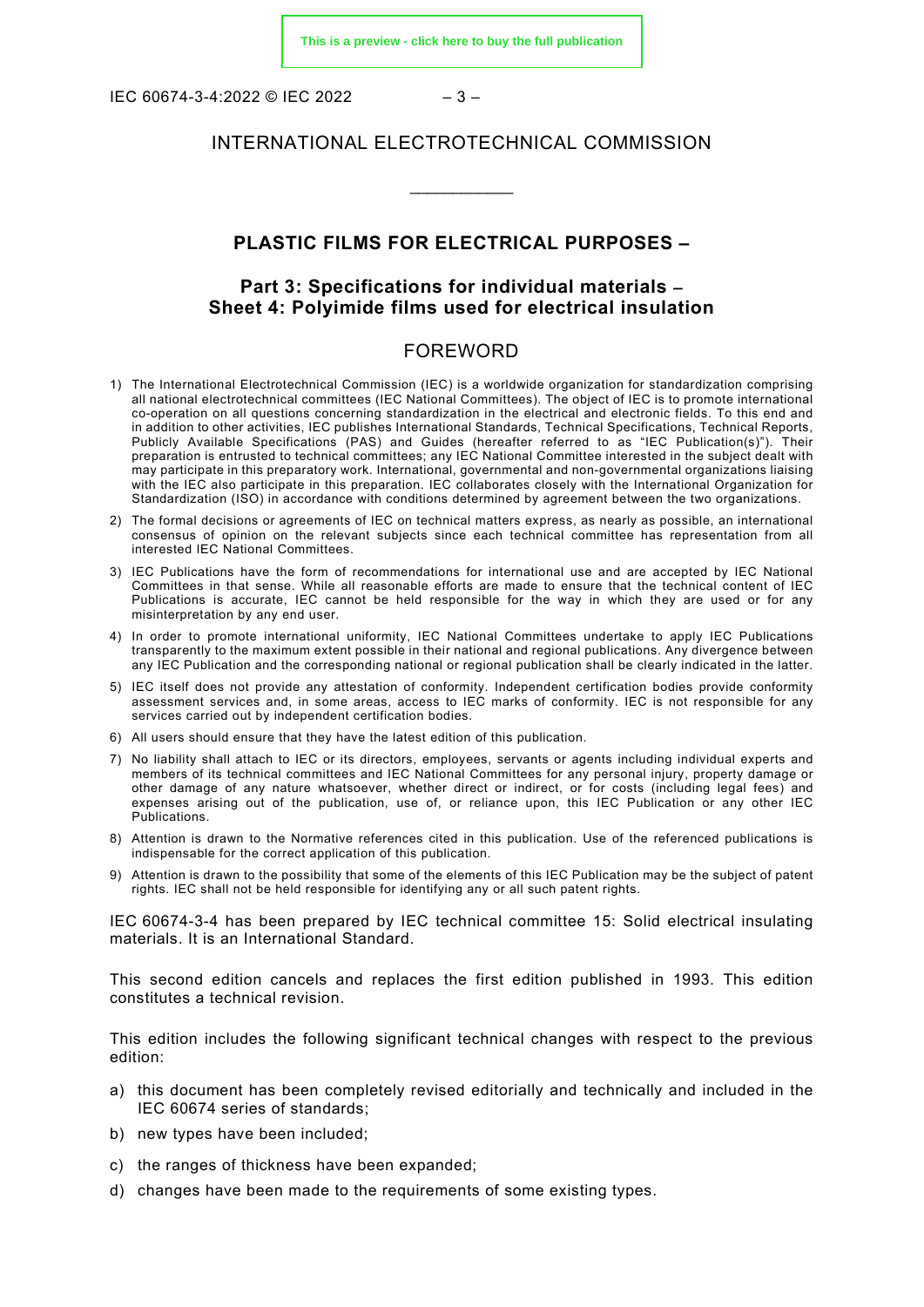– 4 – IEC 60674-3-4:2022 © IEC 2022

The text of this International Standard is based on the following documents:

| Draft      | Report on voting |
|------------|------------------|
| 15/956/CDV | 15/971/RVC       |

Full information on the voting for its approval can be found in the report on voting indicated in the above table.

The language used for the development of this International Standard is English.

This document was drafted in accordance with ISO/IEC Directives, Part 2, and developed in accordance with ISO/IEC Directives, Part 1 and ISO/IEC Directives, IEC Supplement, available at [www.iec.ch/members\\_experts/refdocs.](https://www.iec.ch/members_experts/refdocs) The main document types developed by IEC are described in greater detail at [www.iec.ch/publications.](https://www.iec.ch/publications)

A list of all parts in the IEC 60674 series, published under the general title *Plastic films for electrical purposes*, can be found on the IEC website.

The committee has decided that the contents of this document will remain unchanged until the stability date indicated on the IEC website under [webstore.iec.ch](https://webstore.iec.ch/?ref=menu) in the data related to the specific document. At this date, the document will be

- reconfirmed,
- withdrawn,
- replaced by a revised edition, or
- amended.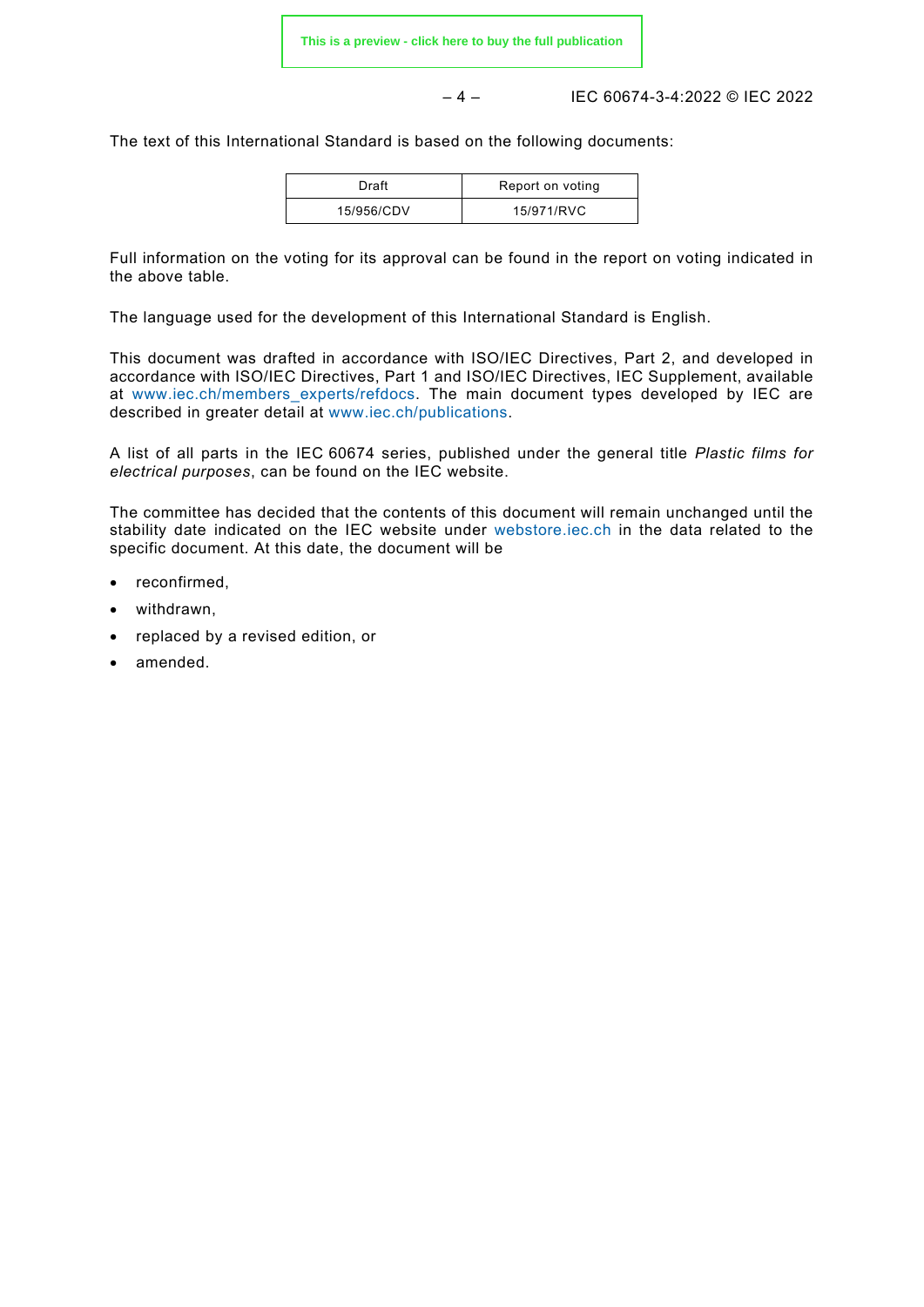<span id="page-4-0"></span>IEC 60674-3-4:2022 © IEC 2022 - 5 -

# INTRODUCTION

This document is one of a series which deals with plastic films for electrical purposes. The series will consist of three parts:

Part 1: Definitions and general requirements (IEC 60674-1);

Part 2: Methods of test (IEC 60674-2);

Part 3: Specifications for individual materials.

This document contains one of the sheets comprising Part 3, as follows:

Sheet 4: Polyimide films used for electrical insulation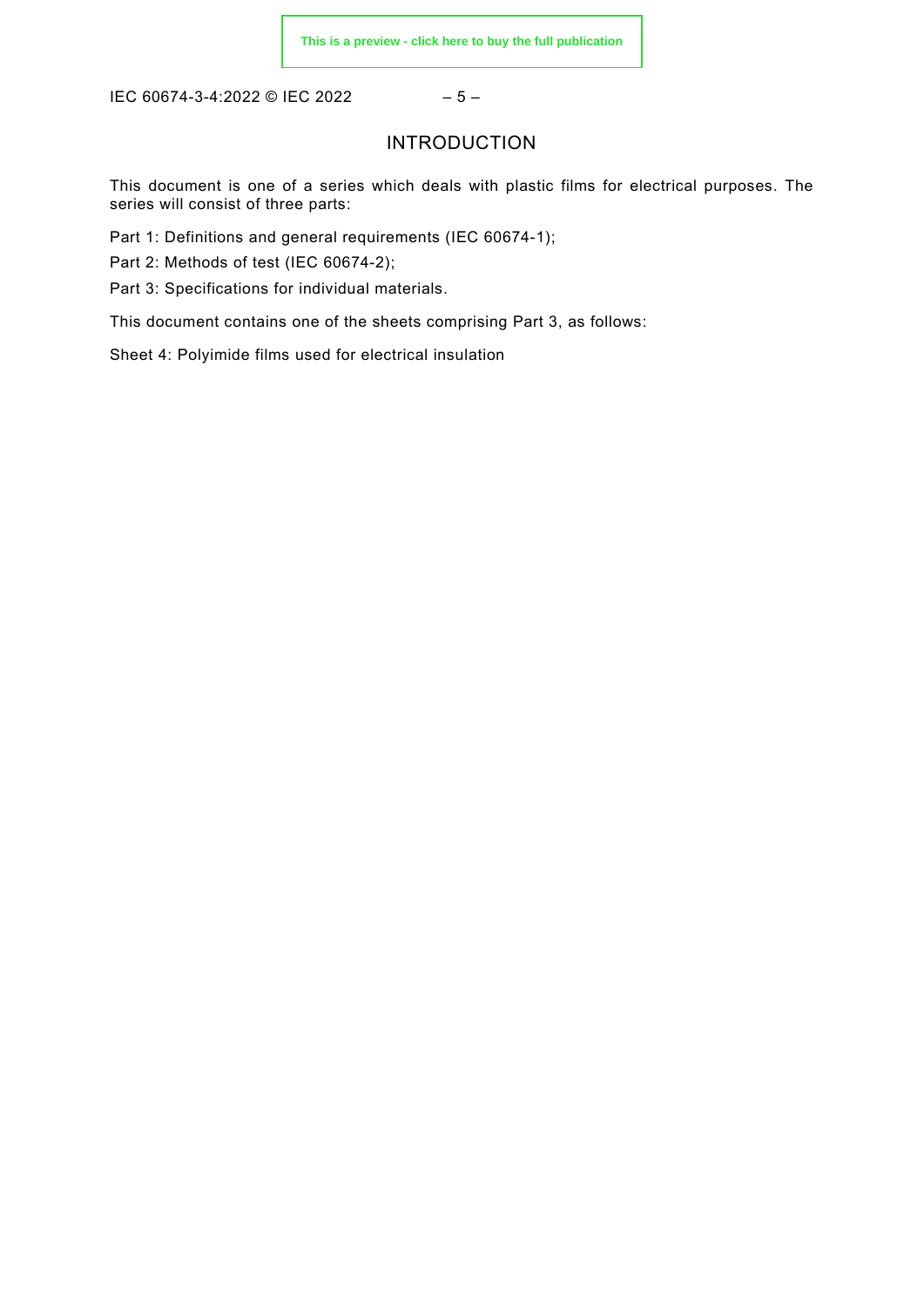– 6 – IEC 60674-3-4:2022 © IEC 2022

# **PLASTIC FILMS FOR ELECTRICAL PURPOSES –**

# **Part 3: Specifications for individual materials – Sheet 4: Polyimide films used for electrical insulation**

#### <span id="page-5-0"></span>**1 Scope**

This sheet of IEC 60674-3 gives the requirements for polyimide films used for electrical purposes.

Materials which conform to this specification meet established levels of performance. However, the selection of a material by a user for a specific application is based on the actual requirements necessary for adequate performance in that application and not based on this specification alone.

Safety warning: it is the responsibility of the user of the methods contained or referred to in this document to ensure that they are used in a safe manner.

## <span id="page-5-1"></span>**2 Normative references**

The following documents are referred to in the text in such a way that some or all of their content constitutes requirements of this document. For dated references, only the edition cited applies. For undated references, the latest edition of the referenced document (including any amendments) applies.

IEC 60674-1:1980, *Specification for plastic films for electrical purposes – Part 1: Definitions and general requirements*

IEC 60674-2:2016, *Specification for plastic films for electrical purposes – Part 2: Methods of test*

IEC 60757, *Code for designation of colours*

<span id="page-5-2"></span>ISO 9773, *Plastics – Determination of burning behaviour of thin flexible vertical specimens in contact with a small-flame ignition source*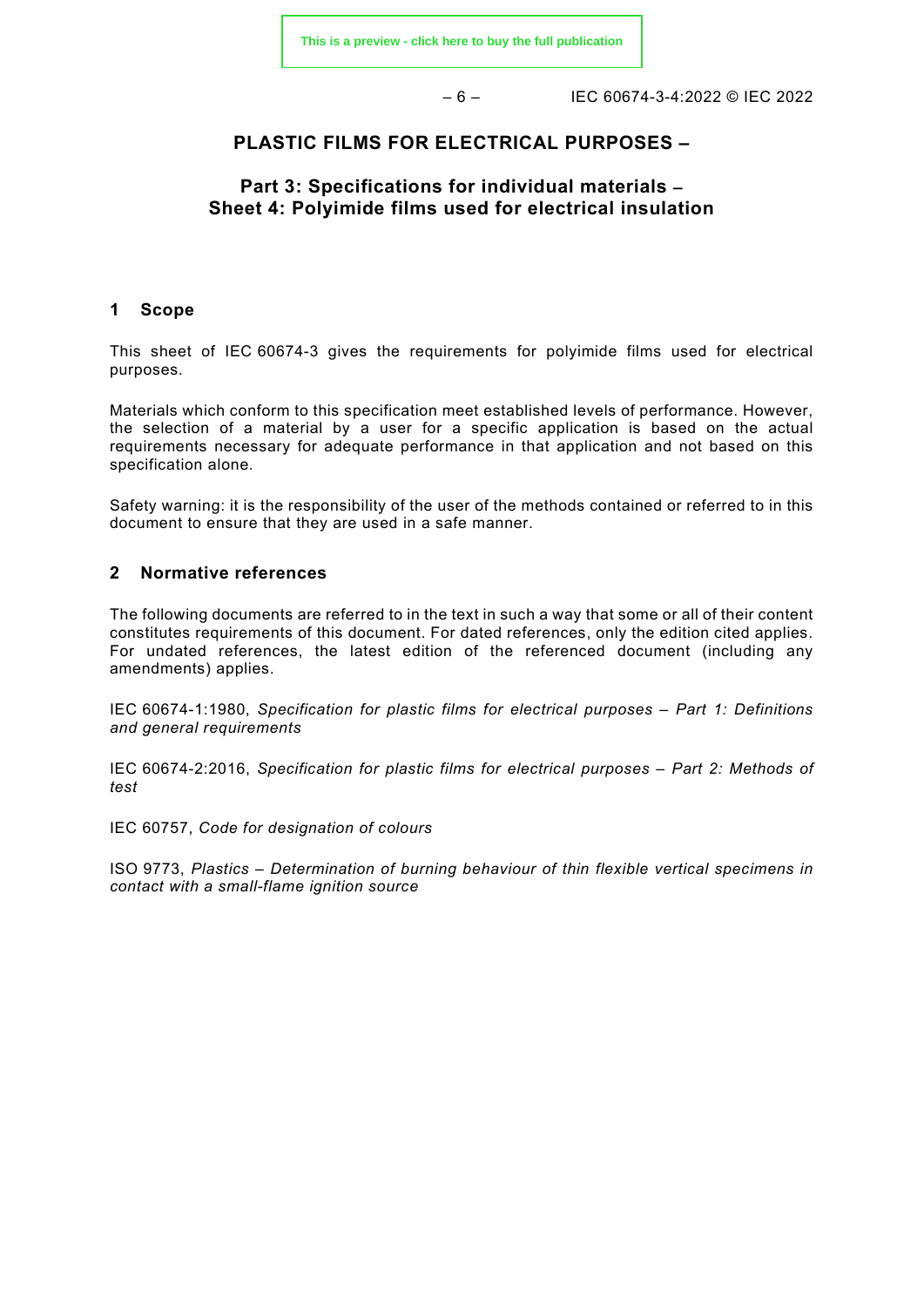$-16-$ 

IEC 60674-3-4:2022 © IEC 2022

# SOMMAIRE

| 1                                                                                  |  |
|------------------------------------------------------------------------------------|--|
| 2                                                                                  |  |
| 3                                                                                  |  |
| 4                                                                                  |  |
| 5                                                                                  |  |
| 6                                                                                  |  |
| 7                                                                                  |  |
| 7.1                                                                                |  |
| 7.2                                                                                |  |
| 8                                                                                  |  |
| 8.1                                                                                |  |
| 8.2                                                                                |  |
| 9                                                                                  |  |
| 9.1                                                                                |  |
| 9.2                                                                                |  |
| 10.1                                                                               |  |
| 10.2                                                                               |  |
| 10.3                                                                               |  |
| 10.4                                                                               |  |
| 10.5                                                                               |  |
|                                                                                    |  |
|                                                                                    |  |
|                                                                                    |  |
|                                                                                    |  |
|                                                                                    |  |
|                                                                                    |  |
|                                                                                    |  |
|                                                                                    |  |
| Tableau 7 – Distance minimale admissible entre les raccords ou entre un raccord et |  |
|                                                                                    |  |
|                                                                                    |  |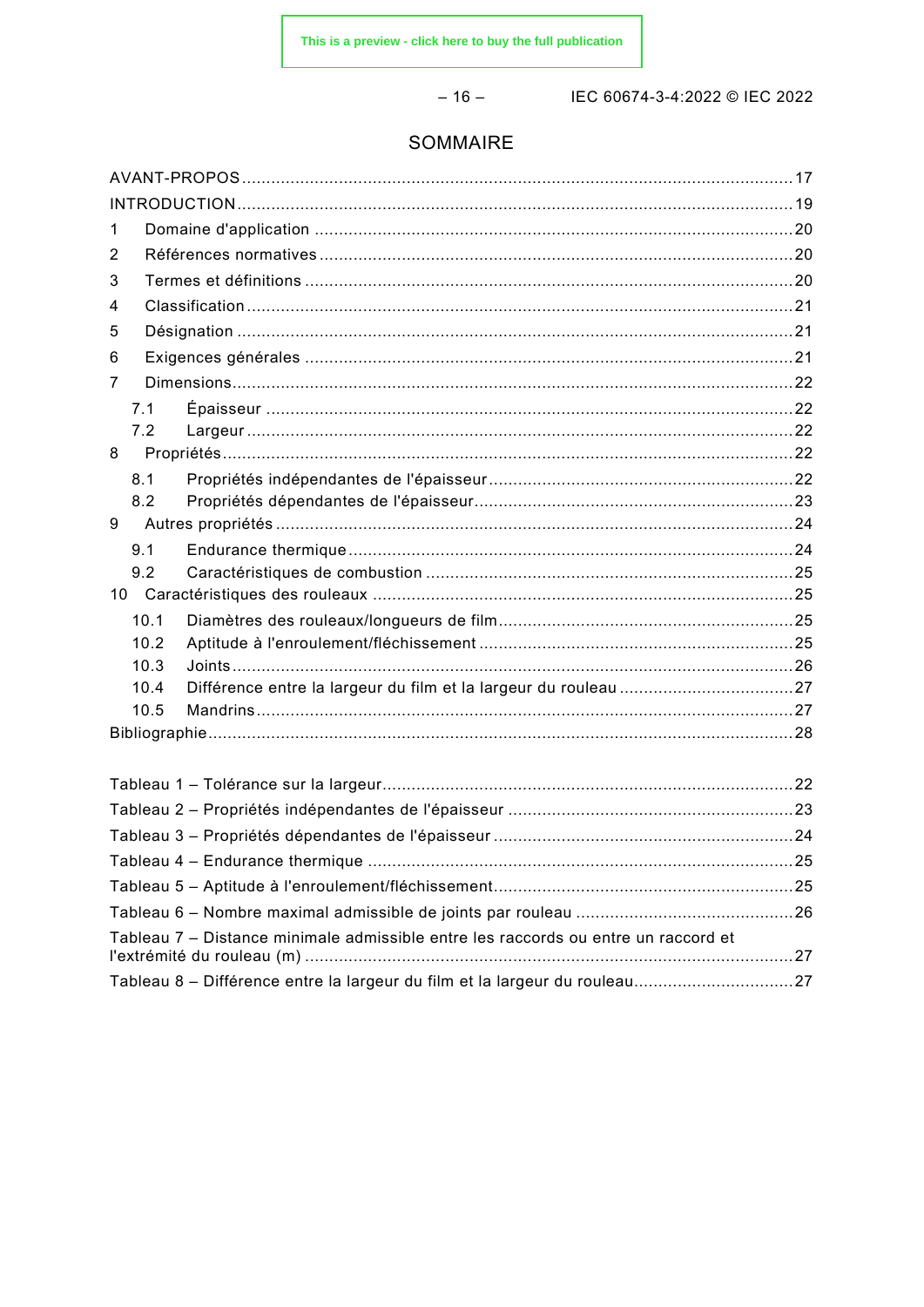IEC 60674-3-4:2022 © IEC 2022 – 17 –

# COMMISSION ÉLECTROTECHNIQUE INTERNATIONALE

\_\_\_\_\_\_\_\_\_\_\_\_

# **FILMS PLASTIQUES À USAGES ÉLECTRIQUES –**

# **Partie 3: Spécifications pour matériaux particuliers – Feuille 4: Films de polyimide utilisés dans l'isolation électrique**

# AVANT-PROPOS

- <span id="page-7-0"></span>1) La Commission Electrotechnique Internationale (IEC) est une organisation mondiale de normalisation composée de l'ensemble des comités électrotechniques nationaux (Comités nationaux de l'IEC). L'IEC a pour objet de favoriser la coopération internationale pour toutes les questions de normalisation dans les domaines de l'électricité et de l'électronique. À cet effet, l'IEC – entre autres activités – publie des Normes internationales, des Spécifications techniques, des Rapports techniques, des Spécifications accessibles au public (PAS) et des Guides (ci-après dénommés "Publication(s) de l'IEC"). Leur élaboration est confiée à des comités d'études, aux travaux desquels tout Comité national intéressé par le sujet traité peut participer. Les organisations internationales, gouvernementales et non gouvernementales, en liaison avec l'IEC, participent également aux travaux. L'IEC collabore étroitement avec l'Organisation Internationale de Normalisation (ISO), selon des conditions fixées par accord entre les deux organisations.
- 2) Les décisions ou accords officiels de l'IEC concernant les questions techniques représentent, dans la mesure du possible, un accord international sur les sujets étudiés, étant donné que les Comités nationaux de l'IEC intéressés sont représentés dans chaque comité d'études.
- 3) Les Publications de l'IEC se présentent sous la forme de recommandations internationales et sont agréées comme telles par les Comités nationaux de l'IEC. Tous les efforts raisonnables sont entrepris afin que l'IEC s'assure de l'exactitude du contenu technique de ses publications; l'IEC ne peut pas être tenue responsable de l'éventuelle mauvaise utilisation ou interprétation qui en est faite par un quelconque utilisateur final.
- 4) Dans le but d'encourager l'uniformité internationale, les Comités nationaux de l'IEC s'engagent, dans toute la mesure possible, à appliquer de façon transparente les Publications de l'IEC dans leurs publications nationales et régionales. Toutes divergences entre toutes Publications de l'IEC et toutes publications nationales ou régionales correspondantes doivent être indiquées en termes clairs dans ces dernières.
- 5) L'IEC elle-même ne fournit aucune attestation de conformité. Des organismes de certification indépendants fournissent des services d'évaluation de conformité et, dans certains secteurs, accèdent aux marques de conformité de l'IEC. L'IEC n'est responsable d'aucun des services effectués par les organismes de certification indépendants.
- 6) Tous les utilisateurs doivent s'assurer qu'ils sont en possession de la dernière édition de cette publication.
- 7) Aucune responsabilité ne doit être imputée à l'IEC, à ses administrateurs, employés, auxiliaires ou mandataires, y compris ses experts particuliers et les membres de ses comités d'études et des Comités nationaux de l'IEC, pour tout préjudice causé en cas de dommages corporels et matériels, ou de tout autre dommage de quelque nature que ce soit, directe ou indirecte, ou pour supporter les coûts (y compris les frais de justice) et les dépenses découlant de la publication ou de l'utilisation de cette Publication de l'IEC ou de toute autre Publication de l'IEC, ou au crédit qui lui est accordé.
- 8) L'attention est attirée sur les références normatives citées dans cette publication. L'utilisation de publications référencées est obligatoire pour une application correcte de la présente publication.
- 9) L'attention est attirée sur le fait que certains des éléments de la présente Publication de l'IEC peuvent faire l'objet de droits de brevet. L'IEC ne saurait être tenue pour responsable de ne pas avoir identifié de tels droits de brevets.

L'IEC 60674-3-4 a été établie par le comité d'études 15 de l'IEC: Matériaux isolants électriques solides. Il s'agit d'une Norme internationale.

Cette deuxième édition annule et remplace la première édition parue en 1993. Cette édition constitue une révision technique.

Cette édition inclut les modifications techniques majeures suivantes par rapport à l'édition précédente:

- a) le présent document a fait l'objet d'une révision rédactionnelle et technique complète, et a été intégré à la série de normes IEC 60674;
- b) de nouveaux types ont été ajoutés;
- c) les plages d'épaisseurs ont été étendues;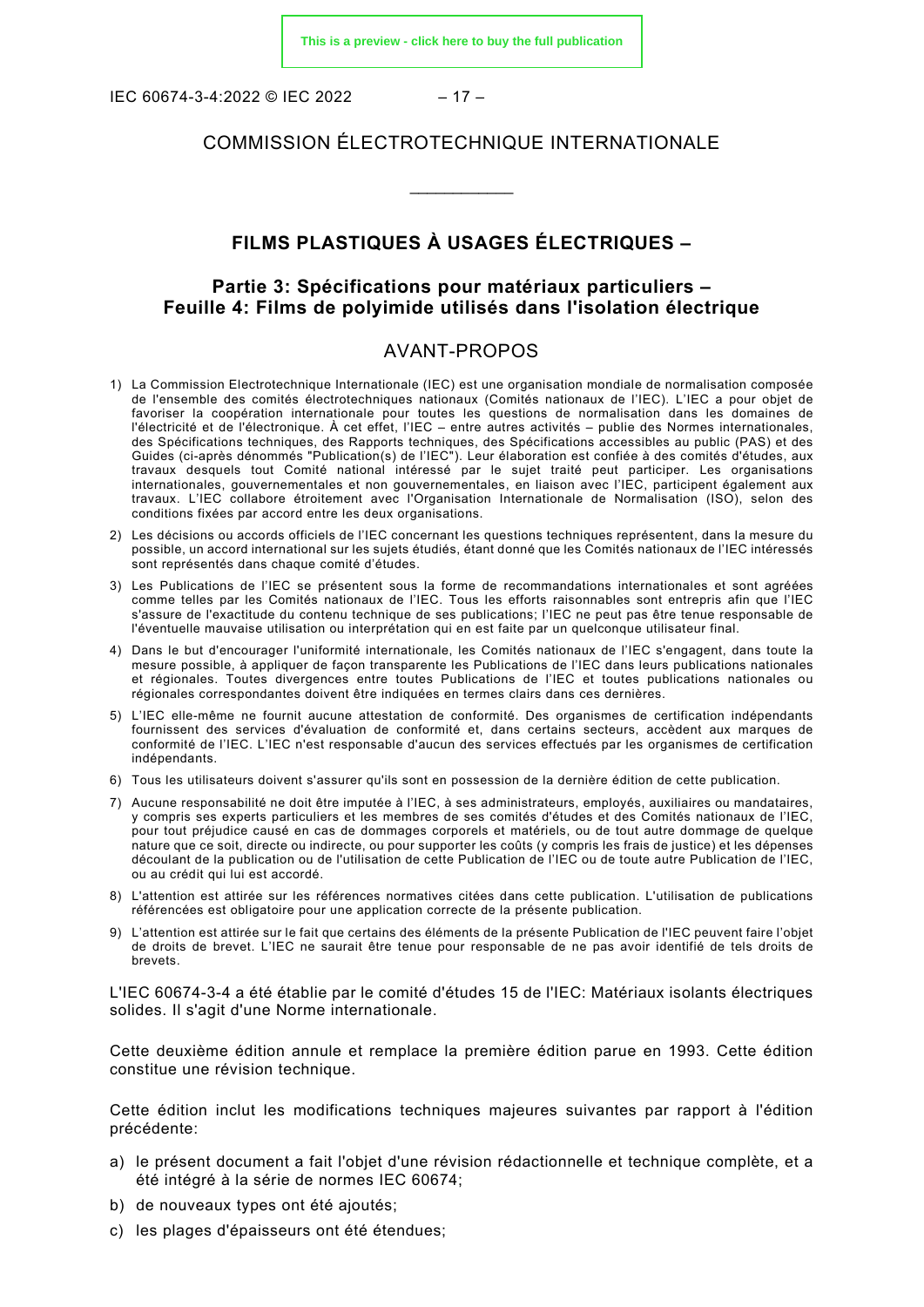– 18 – IEC 60674-3-4:2022 © IEC 2022

d) des modifications ont été apportées aux exigences relatives à certains types existants.

Le texte de cette Norme internationale est issu des documents suivants:

| Projet     | Rapport de vote |
|------------|-----------------|
| 15/956/CDV | 15/971/RVC      |

Le rapport de vote indiqué dans le tableau ci-dessus donne toute information sur le vote ayant abouti à son approbation.

La langue employée pour l'élaboration de cette Norme internationale est l'anglais.

Ce document a été rédigé selon les Directives ISO/IEC, Partie 2, il a été développé selon les Directives ISO/IEC, Partie 1 et les Directives ISO/IEC, Supplément IEC, disponibles sous [www.iec.ch/members\\_experts/refdocs.](https://www.iec.ch/members_experts/refdocs) Les principaux types de documents développés par l'IEC sont décrits plus en détail sous [www.iec.ch/publications.](https://www.iec.ch/publications)

Une liste de toutes les parties de la série IEC 60674, publiées sous le titre général *Films plastiques à usages électriques*, se trouve sur le site web de l'IEC.

Le comité a décidé que le contenu de ce document ne sera pas modifié avant la date de stabilité indiquée sur le site web de l'IEC sous [webstore.iec.ch](https://webstore.iec.ch/?ref=menu) dans les données relatives au document recherché. À cette date, le document sera

- reconduit,
- supprimé,
- remplacé par une édition révisée, ou
- amendé.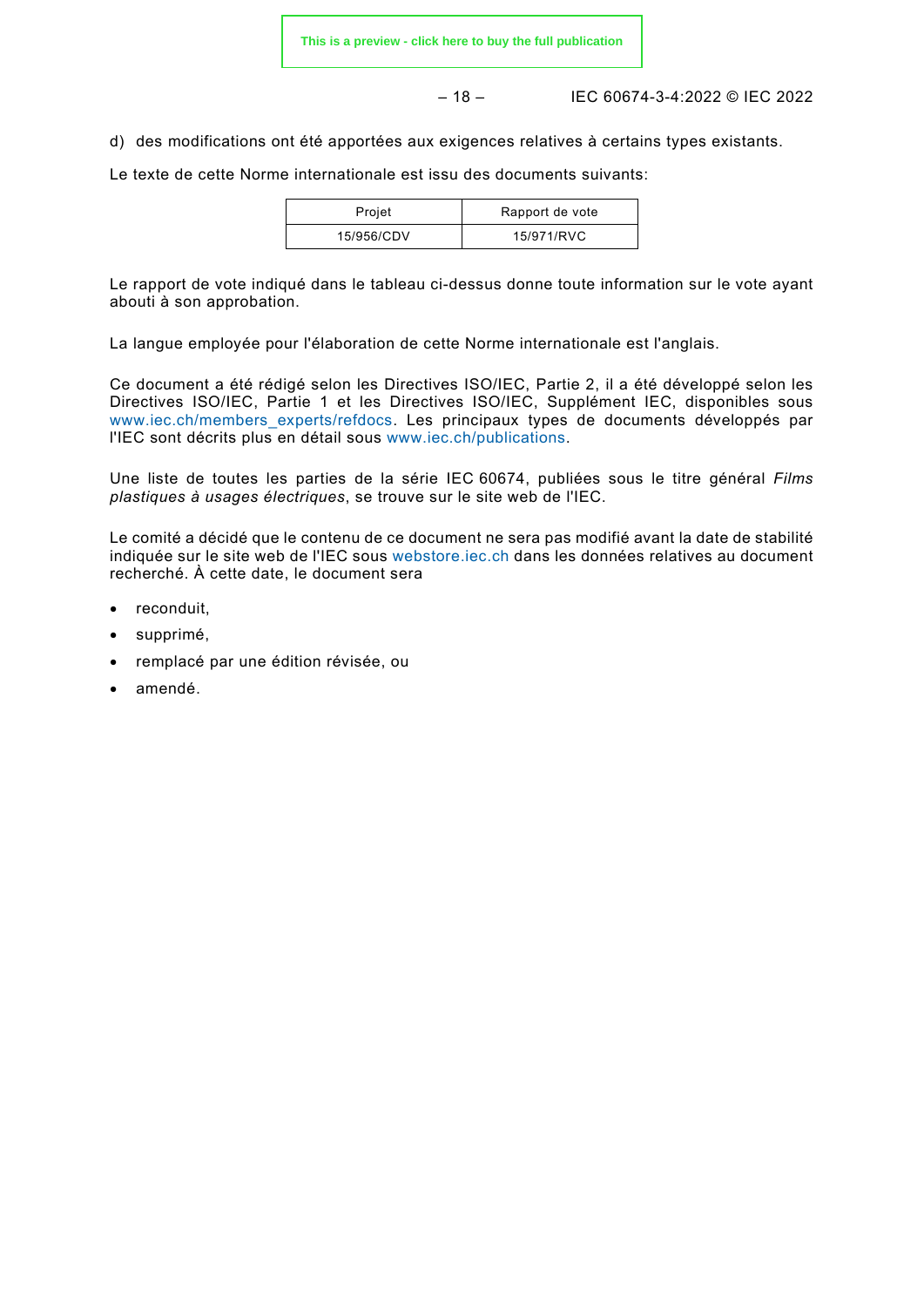<span id="page-9-0"></span>IEC 60674-3-4:2022 © IEC 2022 - 19 -

# INTRODUCTION

Le présent document fait partie d'une série qui traite des films plastiques à usages électriques. Cette série est composée de trois parties:

Partie 1: Définitions et exigences générales (IEC 60674-1);

Partie 2: Méthodes d'essai (IEC 60674-2);

Partie 3: Spécifications pour matériaux particuliers (IEC 60674-3).

Le présent document comprend l'une des feuilles qui composent la Partie 3 comme suit:

Feuille 4: Films de polyimide utilisés dans l'isolation électrique.